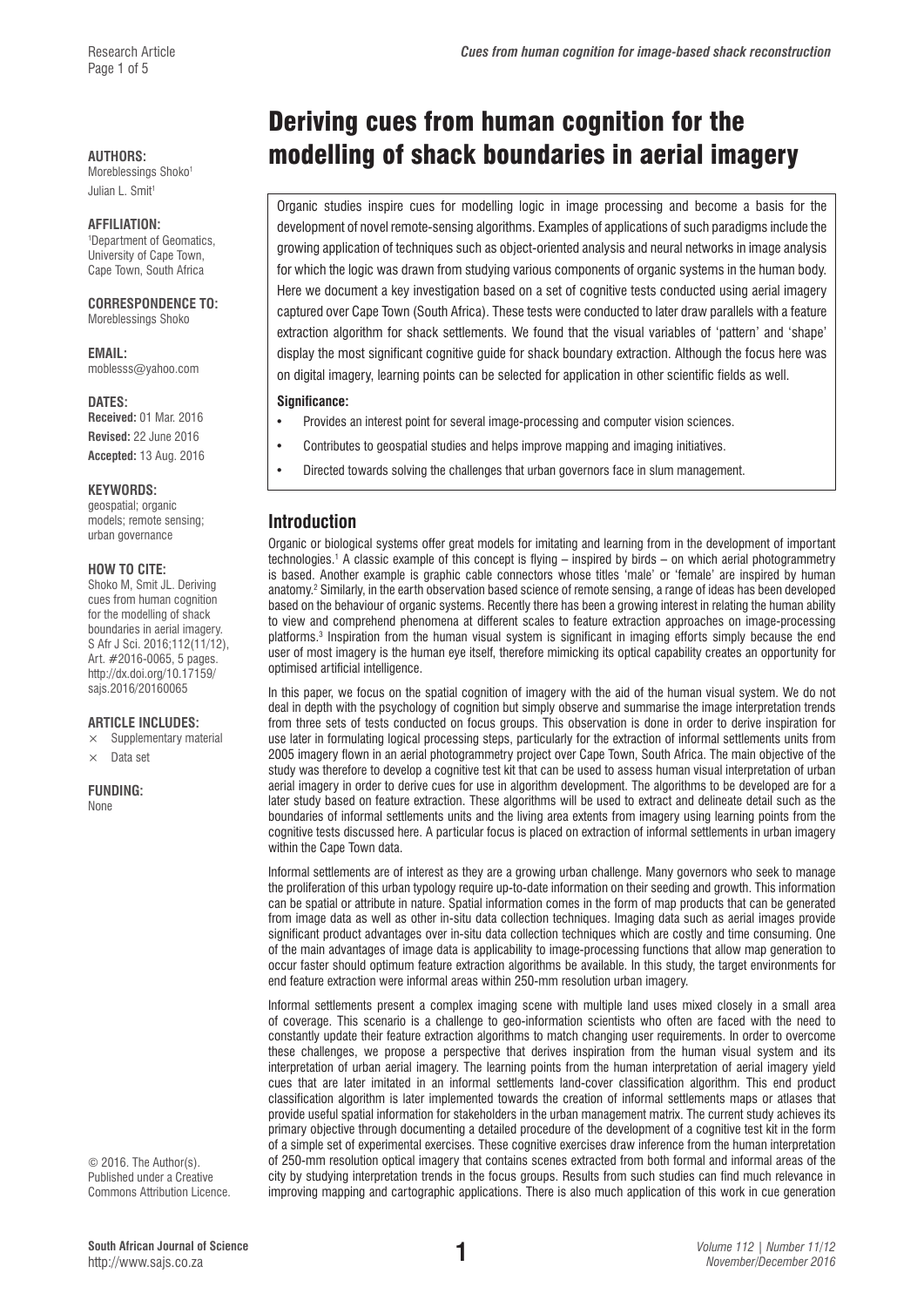for robotics and artificial intelligence. Vehicle or human navigation and way finding would also benefit greatly from the outcomes of this study. It is envisioned that the results derived through this research will be highly applicable to a broad spectrum of computer vision based applications.

# **Spatial cognition and the human visual system**

Several researchers have documented the use of cognition in trying to decipher key image interpretation concepts using different testing approaches.4-7 The limitation of these earlier studies is that most focused on the interpretation of general urban image scenes with very little attention paid to scenes containing the informal settlements component of urban fibre. Moreover, the target applications for these earlier studies have often been cartographic in nature with limited use of cognitive studies in linking to developing an organically inspired feature extraction algorithm. Here we specifically use observations from cognitive tests to inspire a novel algorithm for informal settlements extraction using aerial imagery from the City of Cape Town.

Informal settlements are an unstructured component of urban fibre. They are characterised by a somewhat random and irregular settlement environment that grows rapidly to dense nucleation. The human visual system on the other hand is much like other organic systems in biology. It is made up of millions of cells that are born, reproduce and grow. In addition to having metabolic characteristics, such organic systems are an intriguing combination of a scale-space environment in which there can be infinite levels of detail of sets of system components. By this description, an organic system of cells that grow close together to maturity is metaphorically similar to informal settlements. Informal settlements can be described as organic settlements as their nature mimics organic growth. In the same way in which organic tissue operates, these settlements are born (inception); require nutrition (mending of structures); move (unpredictable shift of shack locations); excrete (inhabitants require sanitation services); grow (rapidly change over time); reproduce (multiply to consolidation); sense their environment (this points to the fact that they represent an informal land rights or cadastral system with rules to avoid conflict) and die (some parts or entire informal settlements disappear with time). Several organic systems behave in the manner described here, and hence show morphological similarities with informal settlements. The human visual system was selected out of these numerous organic systems to draw inspirational parallels with the informal settlements environments because of its direct link to image interpretation. It is the human eye that consumes the imagery on which these unstructured settlements are often captured; therefore the human visual system is an ideal choice for inspiration and cue derivation.

The human visual system works in relation with the human cognitive system which coordinates the mental processes that take place as the mind digests visual detail captured by the eye. However, the scope of this study is not to study cognition in depth, but to capitalise on the growing trends that appreciate the strength of cognitive abilities as a foundation for robust image interpretation. Although cognitive research itself is not significantly documented in remote sensing and imaging sciences, it is well appreciated as being important in improving the understanding of the image interpretation process in remote sensing.<sup>4-7</sup> Cognitive abilities have also been used extensively in the related disciplines of cartography and environmental perception.<sup>8</sup> It is important to note that geospatial images and maps are among the most efficient media for communicating spatial knowledge, especially in unfamiliar environments.9 They come with a diverse array of image parameters – such as dimensionality, resolution, orientation, accuracy, colour and theme – that become unique inputs in the human cognition computation when they are used to optimise feature identification. The image vantage point or perspective and visual realism are also key parameters worth mentioning that impact on knowledge extraction and cognition when using geospatial images. While vantage point focuses on the angle at which the navigator views the image, visual realism measures how closely an image itself represents the real world. Images themselves can be available in different formats – such as vertical, panoramic and oblique (low and high) – or ground-based representations often in two or three dimensions that also impact on

the realism parameter. All these image parameters mentioned above, together with other factors, collectively influence how information is extracted and cognitively relayed by the user in both analogue and digital environments. Research has shown that even additional parameters such as viewer or navigator sex or age can also impact on image interpretation for spatial cognition. Male subjects for example typically outperform female subjects on tasks dealing with mental rotation and spatial navigation, whereas female subjects tend to perform better on tasks dealing with object location, relational object location memory and spatial working memory.<sup>10</sup>

Various other studies have also documented how cognitive theories and paradigms give substance to the psycho-spatial process of how humans visualise or navigate through urban spatial environments in both two and three dimensions. To begin with, cognitive models for imaging applications are often formulated based on comparative experiments and exercises that test human visual and cognitive abilities on different types and forms of images or models. For example, Walther et al.<sup>11</sup> gave an interesting illustration of the growing capabilities of computer vision choices by simulating human vision concepts. The authors proposed that on entering a crowded classroom in order to localise and recognise someone, humans look around and scan everyone's faces without paying much attention to the interior design and room's furniture. However, when entering the same classroom with the intention of finding an available desk, humans look at the same scene, and yet their perception is skewed toward the arrangement of the furniture, and they mostly ignore the people present. This illustration shows that developing object-specific models of image interpretation can allow for adjustments by shifting the requirement parameters towards first extracting features of different interest. This shows the diversity and capabilities of human cognition for image interpretation and mapping.

The entire concept of human cognitive mapping is broad and cannot be fully captured in this study alone. Particularly, it refers to a series of psychological transformations by which an individual acquires, stores, recalls and decodes information about the relative locations and attributes of phenomena in their spatial environment.12 Cognitive theories on facets such as way-finding and location identification using images or maps of the built environment summarise a repeated process that humans undertake daily within and between structures using both simple and complex mental encoding and decoding. When the image or map surrounding is familiar to the viewer, an internal cognitive map is recalled to facilitate what may ordinarily appear as a low-level task of interpretation. This internal map is simple in nature – it is not perfect; it is sketchy and somewhat distorted as it is derived from experiences and not precise measurements of the earth. This internal map is said to be characterised by four domains – recognition, prediction, evaluation and action  $-$  that assert its basic processing in the human mind.<sup>13</sup> However, when the viewer is in unfamiliar surrounds, a significant portion of the human cerebral system is employed into a more complex cognitive mental process. This shows a relationship between what the human visual system consumes and what the cognitive system then formulates. Making simple observations of how users behave as they relate the two systems can create interesting cues for algorithm development.

In contrast, there are also instances in which spatial cognitive abilities fail or are impaired, as medical experts have documented.<sup>14</sup> Such discussions show the importance of images of varying dimensionality as important tools in aiding spatial cognition in unfamiliar and familiar environments. The specifications of the images themselves contribute greatly to improved cognitive abilities. The mental process of how the human brain encodes and decodes data required to interpret location for the image test kits developed and tested in the study is described in the method below.

# **Materials and methods**

Cities and built environments create interesting image outputs that capture some of the most complex relations between human constructed objects. As summarised in the introduction above, we sought to address the following three research questions: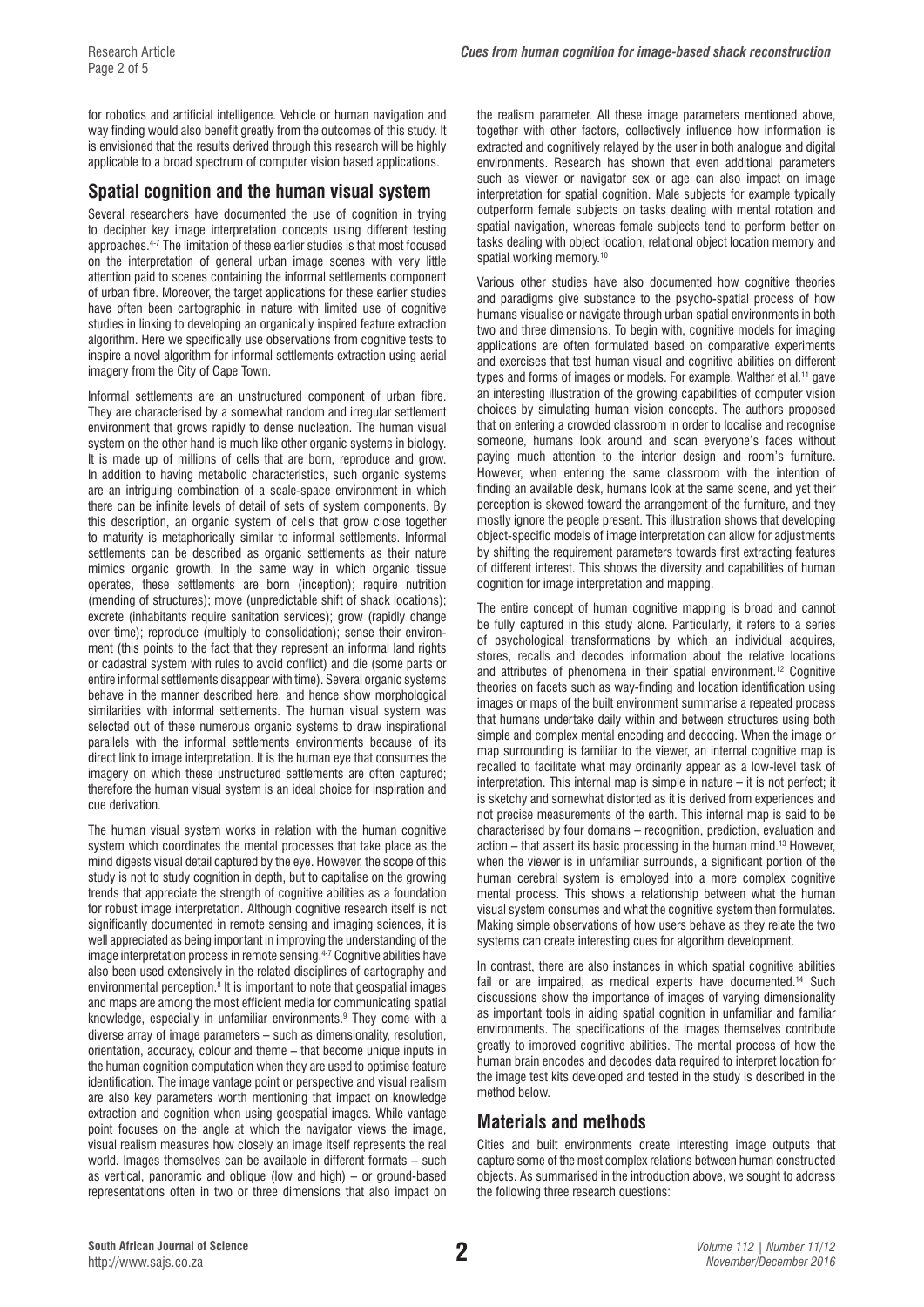- 1. To what extent can the human cognition inspired algorithms assist in differentiating between regular and irregular urban image elements as viewed from a scene extracted from a 250-mm resolution image?
- 2. Can there be a general flow or order in how humans use cognitive abilities to identify and visualise shack settlements?
- 3. Does the user accuracy and cognitive sequence vary with imagebased skill and experience?

The first step of the study after identifying the research questions and scope was to develop the cognitive test kit and identify the focus group participants (using both systematic and random sampling techniques). We identified scenes of interest from a collection of vertical aerial imagery from 2005 captured in Cape Town, from which participants would categorise the targets of interest during the test based on the visible roof structures. Twenty sets of each image scene were printed on gloss print and typed descriptions to guide the interpreter on the interpretation task were attached per image set. In designing the test, participants would also be required to indicate a personal confidence rating for their categorisation of the structure marked in each image rated on a five-point Likert scale ranging from 1 ('not confident') to 5 ('completely confident'). Because similar studies have shown that response time is directly proportional to the difficulty of the task, a response time per question was recorded individually. This response time was judged by noting the time lapse between the initial viewing of the image and the participant's recording of a response. Prior to undertaking the task, some personal details of the participants were recorded: education level, age range, image interpretation experience and any practical contact with any geomatics work, air photo interpretation and remote-sensing exposure. Thereafter, participants were educated on the task objectives and they were also provided with a set of typed instructions explaining the task. A short training session was given to practise categorising other aspects of imagery such as vegetation and water bodies using visual interpretation.

Following the training, participants were informed of the importance of working quickly and accurately. Each participant was presented with the set of five unique image scene prints, handed out one at a time, and the participant was asked to assess the features highlighted using bright red marker in each image. A selection of four possible multiple-choice answers per question was provided for images B to E. All the participants received the same set of images although for each participant there was

effort to randomise the image order. The following is a detailing of the focus groups of the participants for the task:

- 1. Expert Group X comprised 13 men and 7 women randomly selected from third-year students who had taken a course in image processing.
- 2. Trained Group Y comprised 14 men and 6 women from the public who randomly volunteered. These individuals responded to a call for volunteers at a working table set up in an open shopping area and we had no a-priori knowledge of their image-processing skills.
- 3. Children's Group Z comprised 20 male and female teenage children between the ages of 16 and 18 selected by a patron from a group of children at a community youth centre.

The study was approved by the Midlands State University Research and Ethics body (clearance number SGEO 2016/02).

The three focus groups underwent the cognitive test using the five image sets as mentioned. Figure 1 illustrates the selected image scenes with bold red markings highlighting focus areas. Provided with Figure 1 Groups X and Y were asked the following questions (with multiple-choice responses included where applicable):

- 1. Using a maximum of two words per point, summarise in five points, what you see in the highlighted area in A.
- 2. How many units / structures are in the circled area of B? *A. 0–5 B. 5–10 C. 10–15 D. 15–20 E. 20 or above*
- 3. Identify the urban activity present in C. *A. Residential area B. Informal area C. Business area D. Educational area E. Industrial area*
- 4. What type of activity is likely to take place in D? *A. Residential area B. Informal area C. Business area D. Educational area E. Industrial area*
- 5. What is the first object you saw when you looked at image D?
- 6. What type of activity is likely to take place in E? *A. Residential area B. Informal area C. Business area D. Educational area E. Industrial area*



**Figure 1:** The five vertical aerial photographs of 250-mm resolution used for the feature identification task.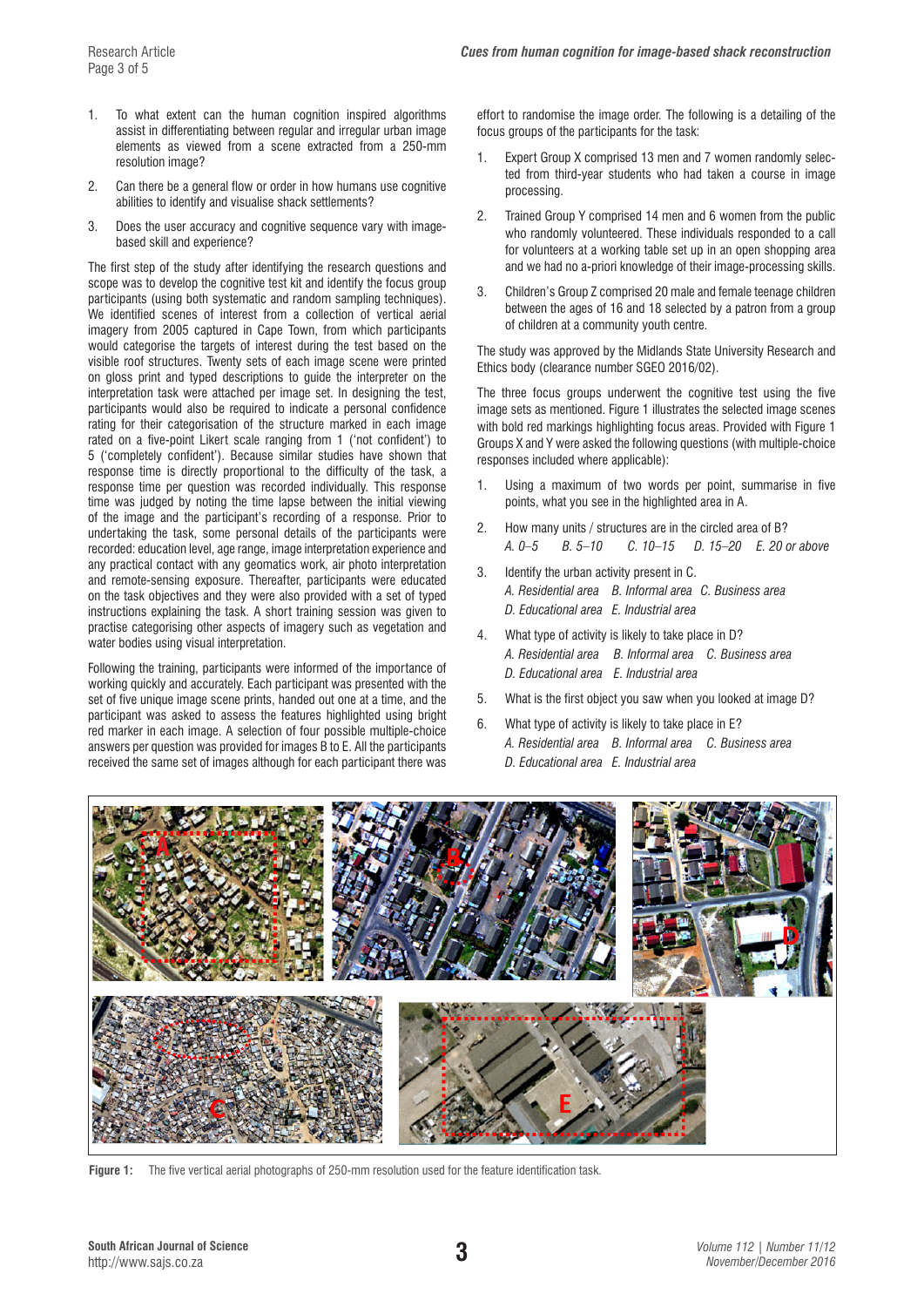#### **Table 1:** Percentage of correct responses in each group in the feature identification task

| Image  | Percentage of correct responses |                |         |  |
|--------|---------------------------------|----------------|---------|--|
|        | <b>Group X</b>                  | <b>Group Y</b> | Group Z |  |
| B      | 85%                             | 25%            | 10%     |  |
| ⌒<br>U | 85%                             | 30%            | 40%     |  |
| D      | 100%                            | 90%            | 65%     |  |
|        | 95%                             | 75%            | 50%     |  |

*High scores of interest are bolded.*



**Figure 2:** Responses from (a) Group X and (b) Group Y on image A, classified according to Bertin's descriptors.

Questions 2 to 6 were similar for Group Z but the language was simplified so that they could understand the questions more easily. Question 1 for Group Z was 'What do you see?', and did not include a request for a list. All answers were compiled, collated and assessed in the focus groups to make inferences on the image interpretation process. Participants were not from the area where the imagery had been captured. Responses to Question 1 in reference to image A were classified into Bertin's cartographic visual variables<sup>15</sup> to generalise how the responses simulate a mental cognitive process of an informal settlement. Responses were classified according to eight variables: size, shape, colour, orientation, pattern, texture, hue and location. For example, a response of 'Several squares' was taken as a shape descriptor.

## **Results**

Groups X and Y can be seen to be representative of a neural network and supervised classifier, respectively, because Group X is an expert group which is the nature of neural network classifying systems which classify data through expertly learned steps, whereas Group Y is more like a supervised classifier as the participants were trained to classify other feature types prior to the task. Group Z is an experimental group included out of interest to assess the development of their cognitive skills in interpreting images of unfamiliar surroundings.

For the study, a response was rated as a correct response (CR) if the respondent correctly selected an accurate response for a multiplechoice question and as an incorrect response (IR) if the response was incorrect. Equations 1 and 2 were used to calculate the percentage of correct and incorrect answers, respectively:

| $CR = \frac{N}{R} \times 100$ | Equation 1 |
|-------------------------------|------------|
|                               |            |

| $IR = \frac{N'}{R} \times 100$ | Equation 2 |
|--------------------------------|------------|
|--------------------------------|------------|

where N is the number of correct responses and P is the total group per focus population. Table 1 shows the confusion matrix of the classifications of images B, C, D and E. Figure 2 shows a grouped representation of the order of visual variables used to describe image A.

The children's group was simply an experiment to gauge the level of development of their cognitive skills in interpreting images. Their responses to Question 1 were collected and classified to Bertin's visual variables as best as possible, e.g. a response such as 'I see a jigsaw puzzle' was taken to refer to a fractal pattern and hence classified as 'Pattern'. Figure 3 represents the distribution of responses from the children with regard to the informal settlements environment in

image A. Where a response contained more than one variable, e.g. 'Small squares', the first variable was taken as the response – so in this case, it would be assigned to size and not shape.



**Figure 3:** Group Z's responses to Question 1 on image A, classified according to Bertin's descriptors.

Based on the responses of Groups X and Y, and to some extent Group Z, two general cognitive variables for image interpretation were prominent: pattern and shape. Table 2 is a summary of the general flow of mental thoughts associated with viewing the images of an informal settlement. Pattern, shape and size are common to all three groups with shape scoring highest in Groups Y and Z. Location and colour appear to be of secondary significance to the urban image interpretation process. The unclassified responses – specific to the children's group – represent vague responses that either overlap with two variables or may not fall clearly into any variable category.

**Table 2:** Summarised flow of mental cognition counts of image A

| <b>Group X</b><br>(experts) | Group Y<br>(trained participants) | Group Z<br>(children)                 |
|-----------------------------|-----------------------------------|---------------------------------------|
| Pattern                     | Shape                             | Shape                                 |
| Shape                       | Pattern                           | Pattern                               |
| Size                        | Colour                            | Size                                  |
| Colour                      | <b>Size</b>                       | <sup>†</sup> Non-classified responses |
| Location                    | Texture                           | Colour                                |

*† Non-classified responses are those which either overlapped between two categories or did not fall clearly into any category.*